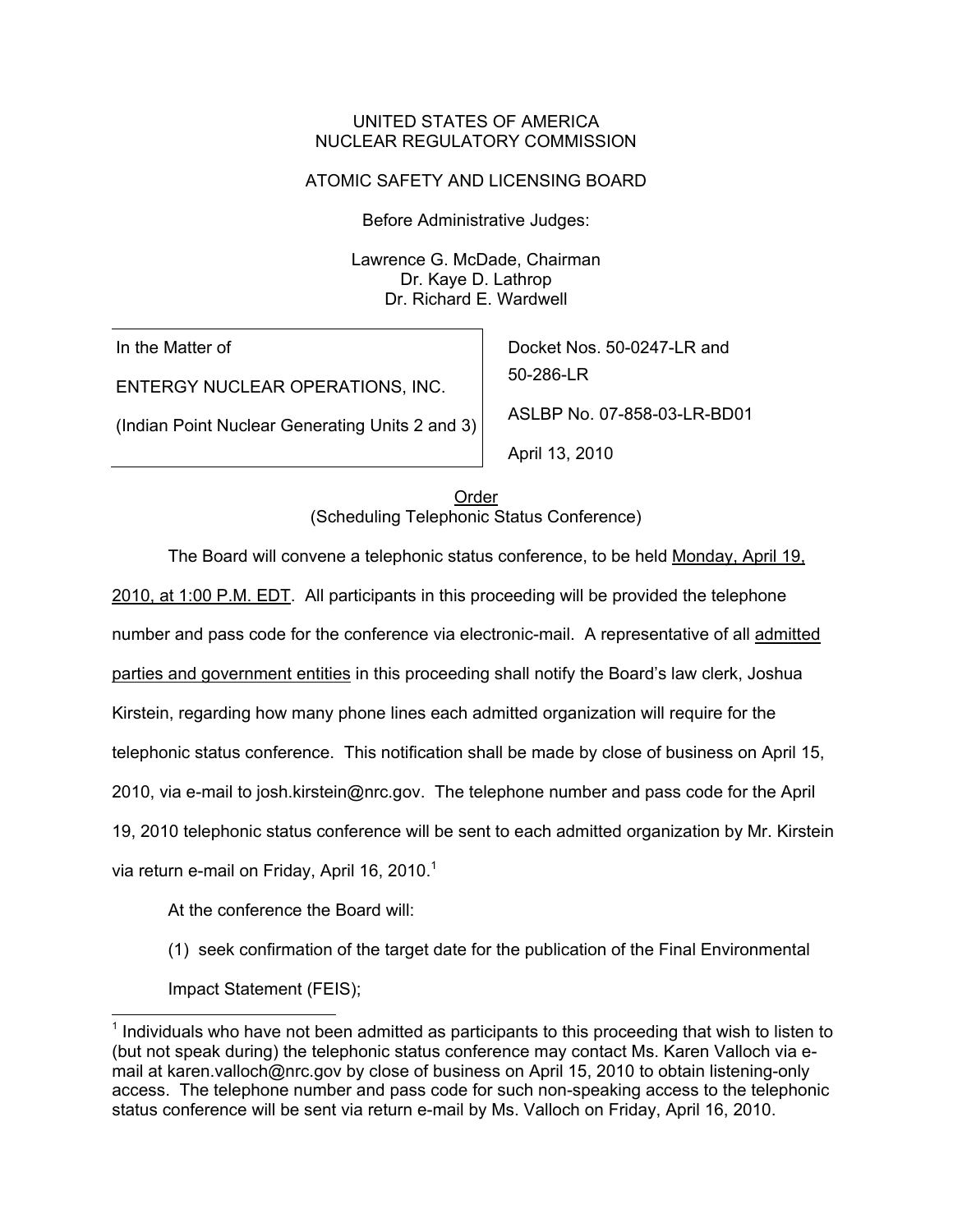(2) seek confirmation that the Section 2.236 Mandatory Disclosures are being made as required;

(3) solicit the views of the participants regarding the establishment of deadlines for the submission of Motions for Summary Disposition;

(4) solicit the views of the participants regarding the time that will be needed between the publication of the FEIS and the commencement of the hearing and an exposition of the events that must occur during that time period;

(5) solicit the views of the participants regarding the scheduling of the submission of statements of position, direct written testimony, exhibits, rebuttal statements of position, rebuttal testimony, and proposed cross-examination;

(6) solicit the views of the participants regarding the establishment of a deadline for any motion to proceed pursuant to subpart G rather that subpart L;

(7) solicit the views of the participants regarding any procedures that will promote the fair and expeditious resolution of this proceeding;

 (8) ask questions regarding the admissibility of New York's New and Amended SAMA contentions.

 In an effort to schedule this status conference at a time that would be convenient to most, if not all of the participants to this proceeding, we asked all parties and interested governmental entities who are participating in this proceeding to provide the Board a list of the dates and times between April 14, 2010 and April 21, 2010 when their representatives would not be available during weekday business hours. Further, we noted that because many of the parties were represented by numerous representatives, it may not be possible for the Board to schedule the conference at a time when all of the representatives of each party would be without a conflict. Accordingly, we asked that for those times when  $no$  representative of your respective organizations would be available, to explain the nature of the conflict that would inhibit your organization's participation in this conference.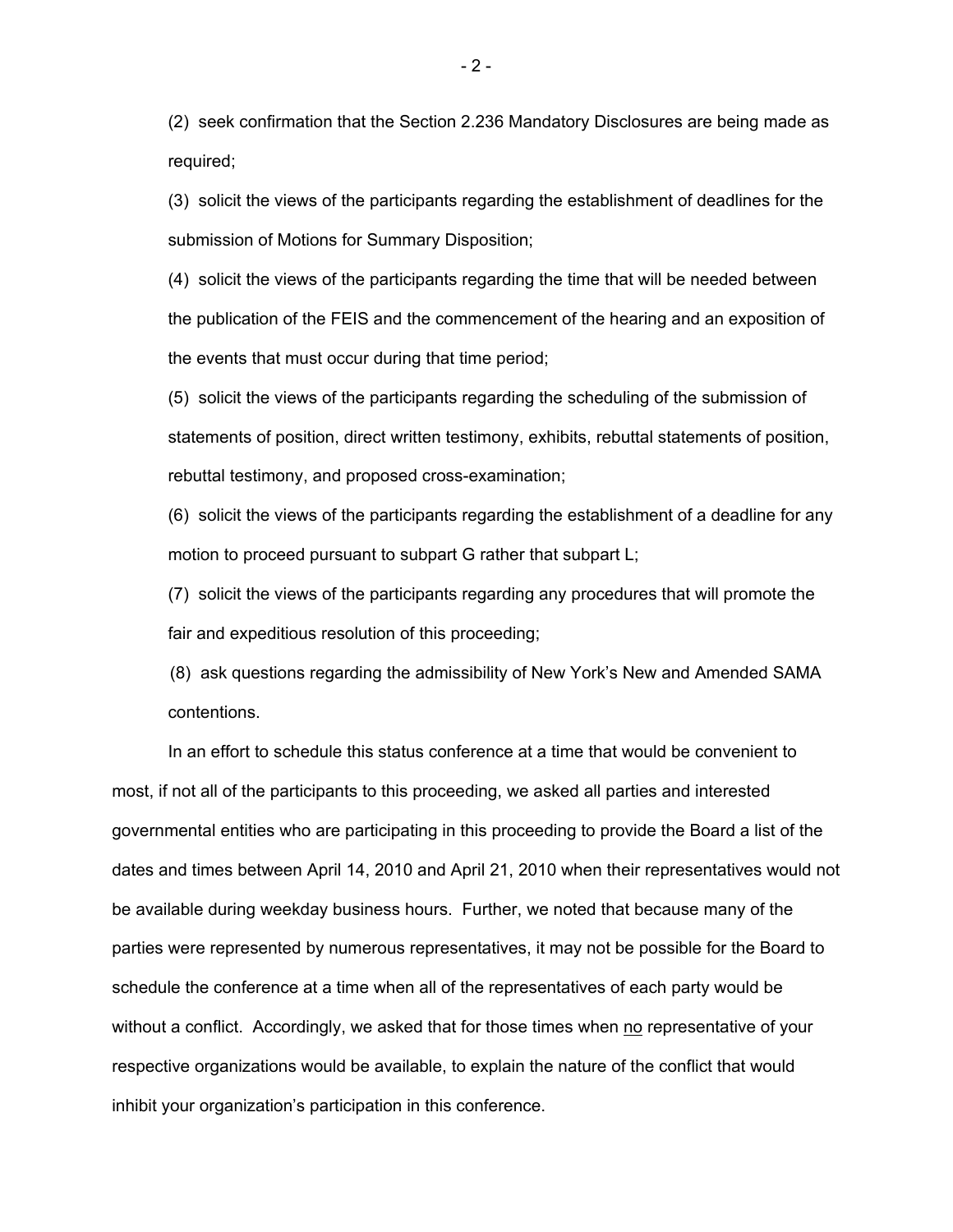The NRC Staff and the State of Connecticut complied. However, all of the other participants in this proceeding were either unable or unwilling to comply with this simple request.

While in this instance we were able to accommodate everyone's schedule,<sup>2</sup> given the numbers involved, this may not always be the case. Accordingly, be advised that if a participant fails in the future to comply with directions to aid the Board in determining the most compatible time for conducting a portion of this proceeding, we may irrevocably establish our schedule without regard to your conflicts.

It is so ORDERED.

## FOR THE ATOMIC SAFETY AND LICENSING BOARD<sup>3</sup>

\_\_\_\_\_\_\_\_\_\_\_\_\_\_\_\_\_\_\_\_\_\_\_\_\_\_\_ */RA/*

Lawrence G. McDade, Chairman ADMINISTRATIVE JUDGE

Rockville, Maryland April 13, 2010

 $\overline{\phantom{a}}$ 

 $2$  We assume that neither Westchester County nor the Village of Buchanan had a conflict since they did not respond to our request for information regarding conflicts.

 $3$  Copies of this Order were sent this date by Internet e-mail to: (1) Counsel for the NRC Staff; (2) Counsel for Entergy; (3) Counsel for the State of New York; (4) Counsel for Riverkeeper, Inc.; (5) Manna Jo Green, the Representative for Clearwater; (6) Counsel for the State of Connecticut; (7) Counsel for Westchester County; (8) Counsel for the Town of Cortlandt; (9) Mayor Alfred J. Donahue, the Representative for the Village of Buchanan; and (10) Counsel for the New York City Economic Development Corporation.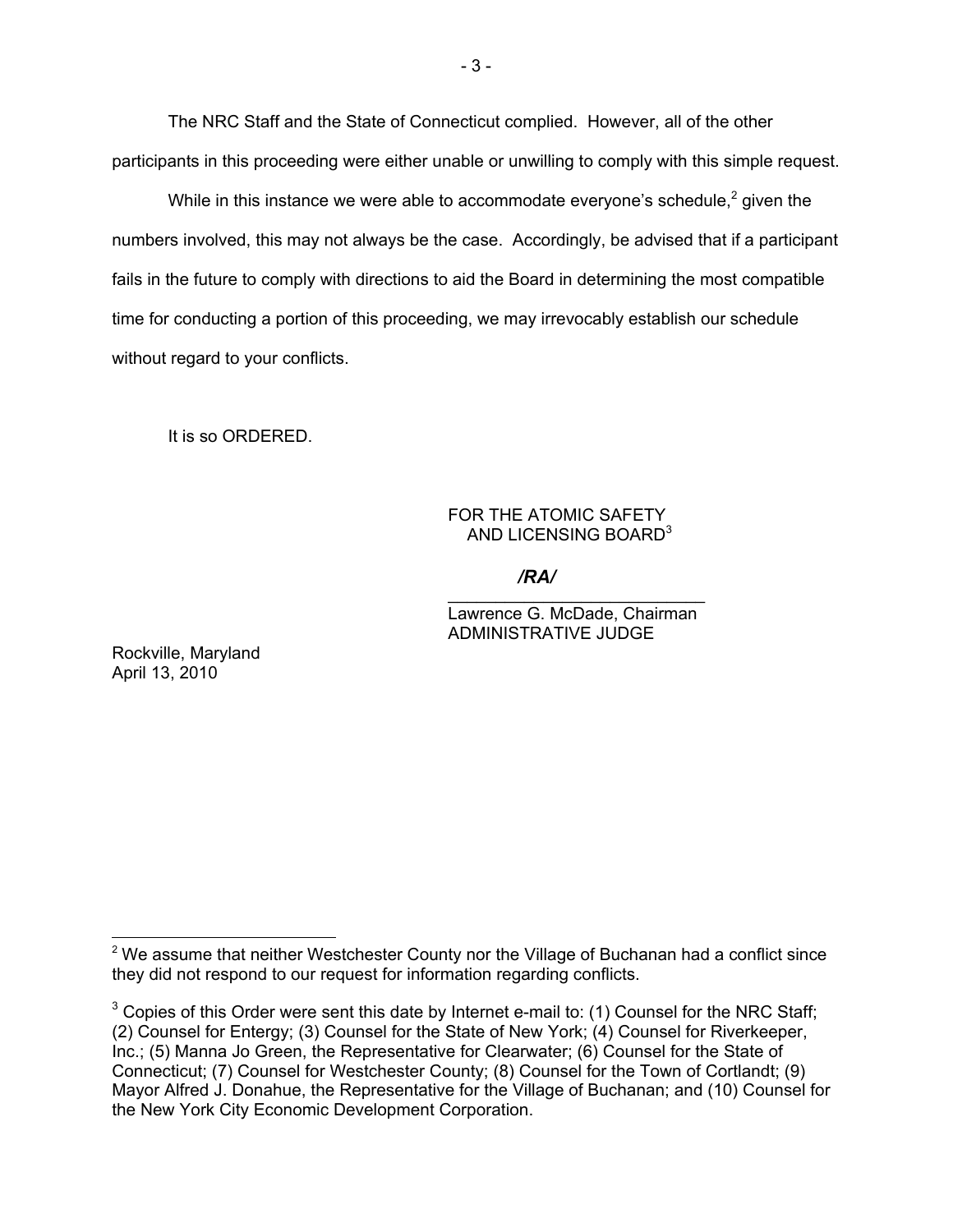# UNITED STATES OF AMERICA NUCLEAR REGULATORY COMMISSION

| In the Matter of                                                |                                    |
|-----------------------------------------------------------------|------------------------------------|
| ENTERGY NUCLEAR OPERATIONS, INC.                                | Docket Nos. 50-247-LR<br>50-286-LR |
| (Indian Point Nuclear Generating Station,<br>Units $2$ and $3)$ |                                    |

# CERTIFICATE OF SERVICE

I hereby certify that copies of the foregoing ORDER (SCHEDULING TELEPHONIC STATUS CONFERENCE) have been served upon the following persons by U.S. mail, first class, or through NRC internal distribution.

Office of Commission Appellate Adjudication U.S. Nuclear Regulatory Commission Washington, DC 20555-0001

U.S. Nuclear Regulatory Commission. Atomic Safety and Licensing Board Panel Mail Stop T-3F23 Washington, DC 20555-0001

Administrative Judge Lawrence G. McDade, Chair

Administrative Judge Richard E. Wardwell

Administrative Judge Kaye D. Lathrop 190 Cedar Lane E. Ridgway, CO 81432

Joshua A. Kirstein, Law Clerk

U.S. Nuclear Regulatory Commission Office of the Secretary of the Commission Mail Stop O-16C1 Washington, DC 20555-0001

U.S. Nuclear Regulatory Commission Office of the General Counsel Mail Stop O-15D21 Washington, DC 20555-0001 Sherwin E. Turk, Esq. Beth N. Mizuno, Esq. David E. Roth, Esq. Brian Harris, Esq. Andrea Z. Jones, Esq. Karl Farrar, Esq. Brian Newell, Paralegal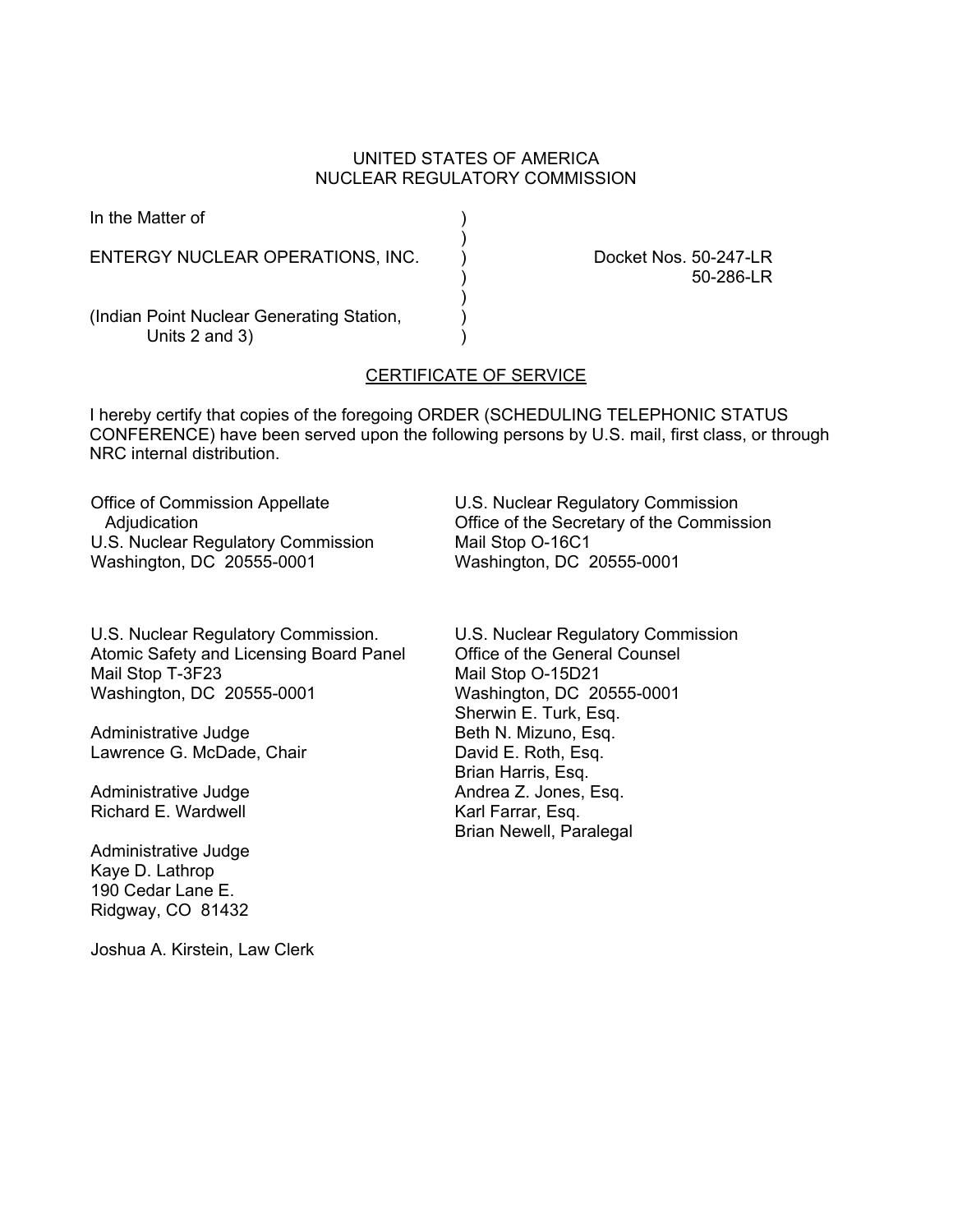## Docket Nos. 50-247-LR and 50-286-LR ORDER (SCHEDULING TELEPHONIC STATUS CONFERENCE)

William C. Dennis, Esq. Assistant General Counsel Entergy Nuclear Operations, Inc. 440 Hamilton Avenue White Plains, NY 10601

Kathryn M. Sutton, Esq. Paul M. Bessette, Esq. Martin J. O'Neill, Esq. Mauri T. Lemoncelli, Esq. Counsel for Entergy Nuclear Operation, Inc. Morgan, Lewis & Bockius, LLP 1111 Pennsylvania Avenue, NW Washington, DC 20004

Michael J. Delaney Vice President, Energy Department New York City Economic Development Corporation (NYCEDC) 110 William Street New York, NY 10038

Arthur J. Kremer, Chairman New York Affordable Reliable Electricity Alliance (AREA) 347 Fifth Avenue, Suite 508 New York, NY 10016

Andrew M. Cuomo, Attorney General John J. Sipos, Assistant Attorney General Mylan L. Denerstein Deputy Assistant Attorney General Division of Social Justice Janice A. Dean Assistant Attorney General Office of the Attorney General of the State of New York The Capitol State Street Albany, New York 12224

Joan Leary Matthews, Esq. Senior Attorney for Special Projects New York State Department of Environmental Conservation 625 Broadway, 14<sup>th</sup> Floor Albany, New York 12233-5500

Robert D. Snook, Esq. Office of The Attorney General State of Connecticut 55 Elm Street P.O. Box 120 Hartford, CT 06141-0120

Stephen C. Filler, Board Member Hudson River Sloop Clearwater, Inc. 303 South Broadway, Suite 222 Tarrytown, NY 10591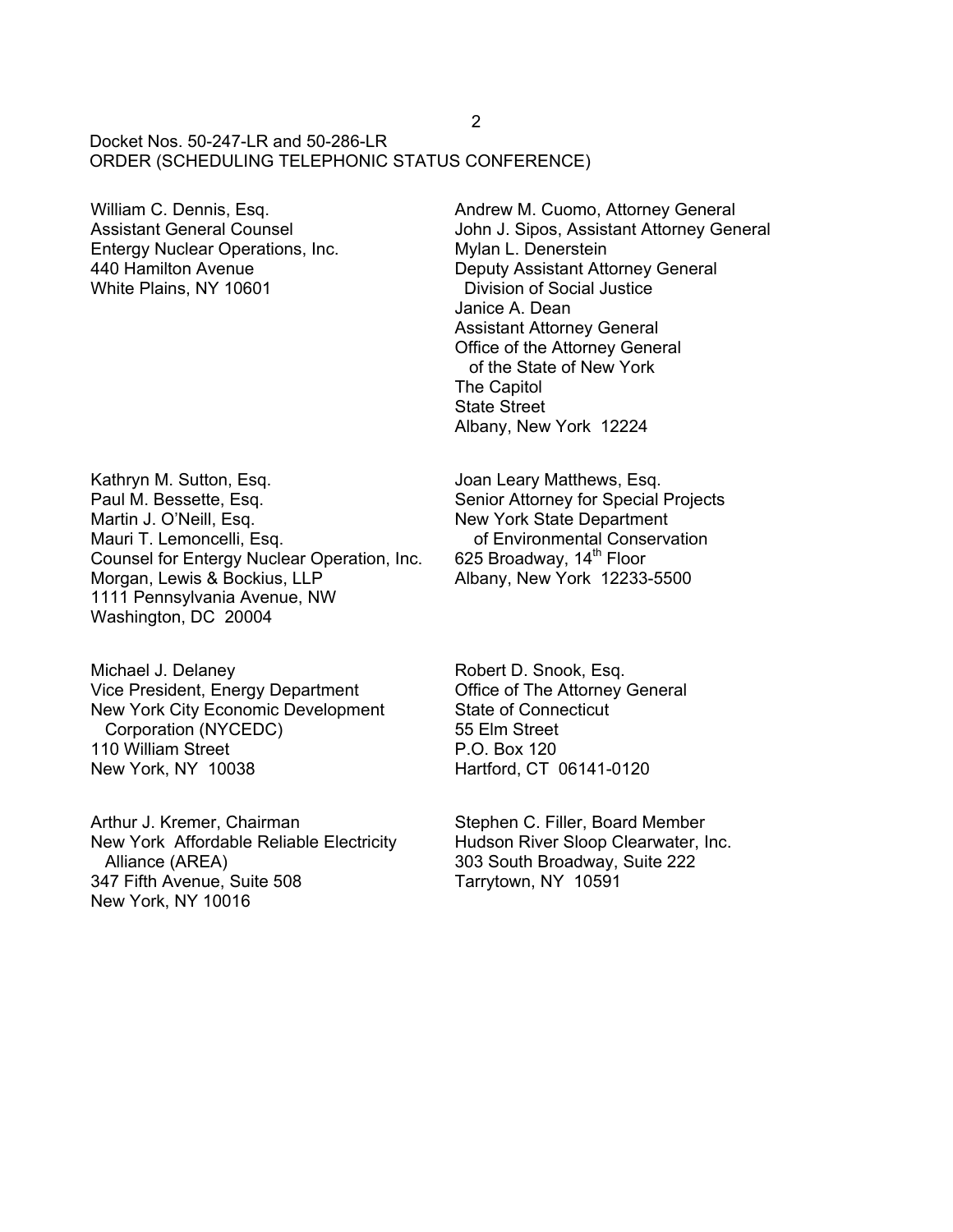Docket Nos.  $50-247-1$  R and  $50-286-1$  R ORDER (SCHEDULING TELEPHONIC STATUS CONFERENCE)

Daniel E O'Neill, Mayor James Siermarco, M.S. Liaison to Indian Point Village of Buchanan Municipal Building 236 Tate Avenue Buchanan, NY 10511-1298 Manna Jo Greene, Environmental Director Hudson River Sloop Clearwater 112 Little Markey Street Poughkeepsie, NY 12601

Thomas F. Wood, Esq. Town of Cortlandt Daniel Riesel, Esq. Jessica Steinberg, J.D. Counsel for the Town of Cortlandt Sive, Paget & Riesel, P.C. 460 Park Avenue New York, NY 10022

Nancy Burton, Esq. Connecticut Residents Opposed to Relicensing of Indian Point (CRORIP) 147 Cross Highway Redding Ridge, CT 06876

Elise N. Zoli, Esq. Goodwin Proctor, LLP Exchange Place 53 State Street Boston, MA 02109

FUSE USA John LeKay Heather Ellsworth Burns-DeMelo Remy Chevalier Bill Thomas Belinda J. Jaques 351 Dyckman Street Peekskill, New York 10566

Philip Musegaas, Esq. Deborah Brancato, Esq. Riverkeeper, Inc. 828 South Broadway Tarrytown, NY 10591

Justin D. Pruyne Assistant County Attorney, Litigation Bureau Of Counsel to Charlene M. Indelicato, Esq. Westchester County Attorney 148 Martine Avenue, 6<sup>th</sup> Floor White Plains, NY 10601

Westchester Citizens' Awareness Network (WestCan), Citizens Awareness Network, (CAN), et al Susan H. Shapiro, Esq. 21 Pearlman Drive Spring Valley, NY 10977

Richard L. Brodsky Assemblyman 5 West Main Street Suite 205 Elmsford, NY 10523